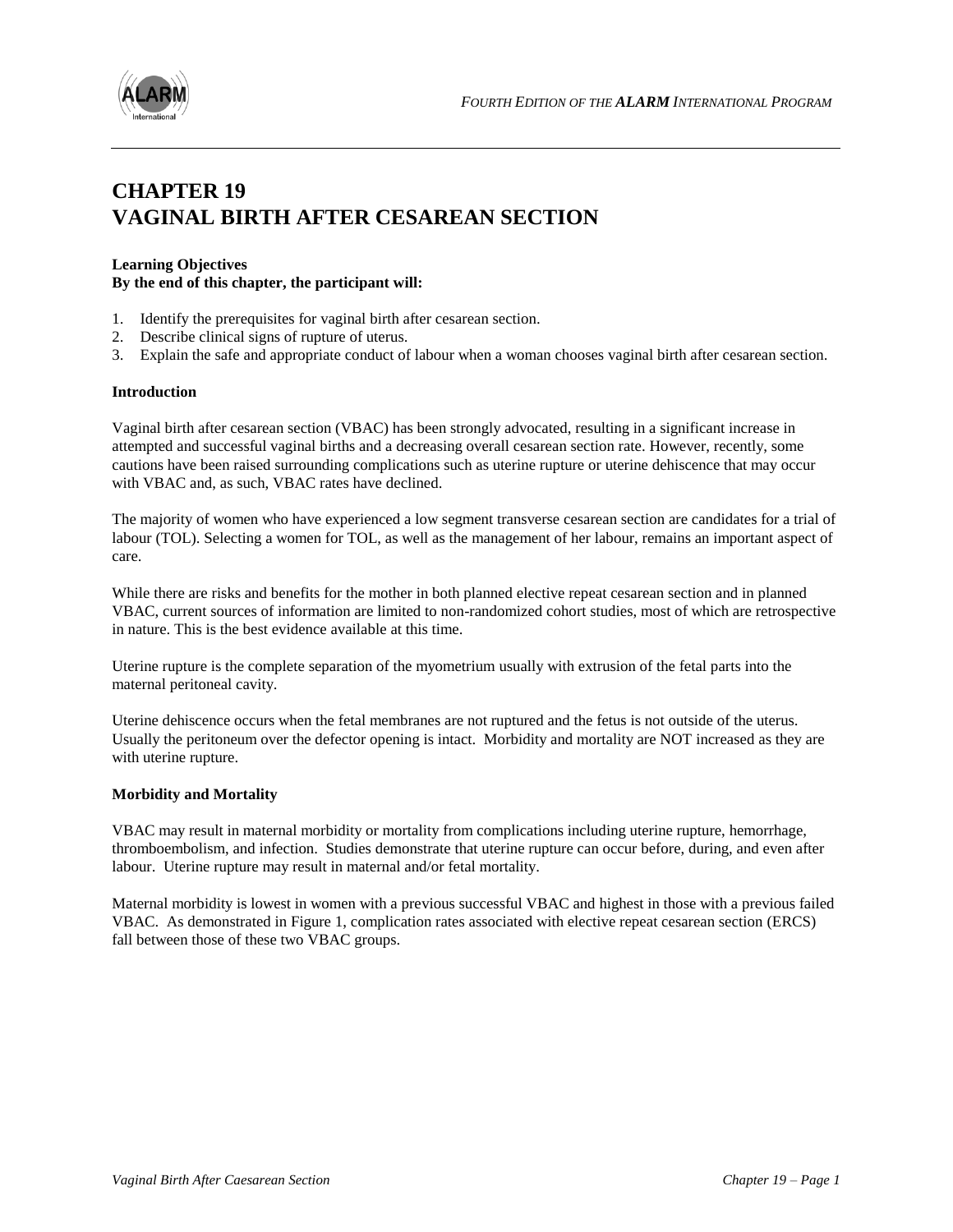



**Figure 1 – Major maternal complications: vaginal birth after cesarean section** versus elective cesarean section VBAC: vaginal birth after cesarean section ERCS: elective repeat cesarean section Source: McMahon MJ et al., 1996.

## **Maternal Mortality by Mode of delivery**

In a retrospective cohort study using Canadian Institute for Health Information data, researchers analyzed 352,215 births of Canadian women with previous cesarean-section delivery between 1988 and 2000 (total deliveries during the period were 3,576,980) (Wen et al., 2004). They looked at rates of uterine rupture and rates of maternal death. They concluded that while the rates of uterine rupture were higher in women with a TOL, the rates of maternal deaths were higher in women with cesarean-section delivery.

| <b>Groups</b>                                                                                                           | <b>Deliveries</b> | <b>Deaths</b>  | <b>Death</b><br>rate/100,000 | <b>Risk ratio</b><br>$(95\% \text{ CI})$ |  |
|-------------------------------------------------------------------------------------------------------------------------|-------------------|----------------|------------------------------|------------------------------------------|--|
| All deliveries $(n=3,576,980)$                                                                                          |                   |                |                              |                                          |  |
| Women with a $C/S$                                                                                                      | 685,856           | 119            | 17.3                         | $9.11(6.62 - 12.53)$                     |  |
| Vaginal delivery                                                                                                        | 2.891.124         | 55             | 1.9                          | 1.0 (Reference)                          |  |
| <b>Previous C/S</b>                                                                                                     |                   |                |                              |                                          |  |
| $(n=352,215)$                                                                                                           | 209,007           | 23             | 11.0                         | $5.25(1.58-17.49)$                       |  |
| Elective repeat C/S TOL                                                                                                 | 143,208           | 3              | 2.1                          | 1.0 (Reference)                          |  |
| Eligible* previous $C/S_{(n=308,755)}$                                                                                  |                   |                |                              |                                          |  |
| Eligible* elective repeat C/S                                                                                           | 179.795           | 10             | 5.6                          | $3.59(0.79 - 16.37)$                     |  |
| Eligible* with TOL                                                                                                      | 128,960           | $\mathfrak{D}$ | 1.6                          | 1.0 (Reference)                          |  |
| $C/S$ : cesarean section                                                                                                |                   |                |                              |                                          |  |
| TOL: trial of labour                                                                                                    |                   |                |                              |                                          |  |
| *Excluding multifetal pregnancy, preeclampsia, breech/transverse/oblique presentation, preterm labour, placenta previa, |                   |                |                              |                                          |  |
| placental abruption, herpes simplex, age younger than 14 years old.                                                     |                   |                |                              |                                          |  |

| Table 1 - In-hospital maternal death rates (95% CI) in Canada, 1988 to 2000 |  |  |
|-----------------------------------------------------------------------------|--|--|
|-----------------------------------------------------------------------------|--|--|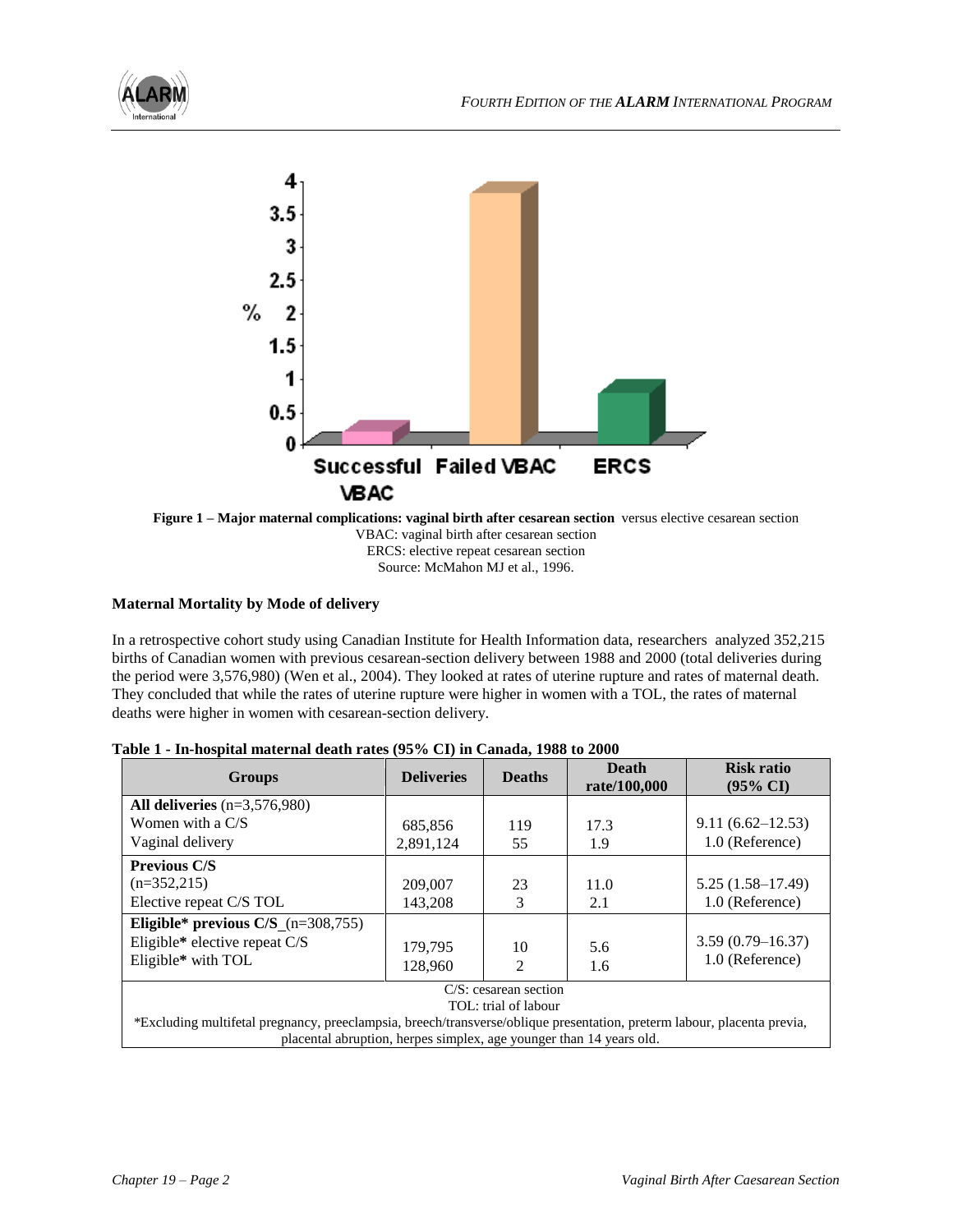

#### **Success Rate**

The overall success rate for those undergoing labour following cesarean section is reported to range from 50% to 85%.

The following factors have been identified as predictive of outcome and are useful to consider in the selection of appropriate candidates for a TOL.

## **Factors that increase the likelihood of successful VBAC**

- Previous successful VBAC
- Previous vaginal delivery
- $\bullet$ Favorable cervix
- Spontaneous labour  $\bullet$
- Non-recurrent indication for previous cesarean section (e.g. breech presentation)
- Maternal age <40 years  $\bullet$

#### **Factors that decrease the likelihood of successful VBAC**:

- Previous cesarean section for dystocia, especially for failure of descent in second stage  $\bullet$
- Need for induction of labour requiring cervical ripening
- Need for augmentation of labour
- Gestational age >40 weeks
- Birth weight >4,000 grams

#### **Selection of Candidates for VBAC**

The selection of candidates for labour depends on the clinical situation and is re-evaluated on an ongoing basis throughout the pregnancy. Before proceeding with VBAC, consider and document the following prerequisites:

- Vertex presentation
- Documented previous low transverse uterine scar
- Previous operative report (may include opinion of previous obstetrician)
- No contraindications to vaginal birth  $\bullet$

#### **Consider the following factors that may increase the risk of uterine rupture**:

- Single-layer versus double-layer closure
- Macrosomic fetus
- Short interval from previous cesarean section (<18 to 24 months)
- Two or more previous cesarean sections  $\bullet$

#### **Contraindications to VBAC**

- Any contraindications to labour
- Previous classical cesarean section
- Inverted T uterine incision
- Previous uterine rupture
- $\bullet$ Previous major uterine reconstruction, e.g. full thickness repair for myomectomy, repair of mullerian anomaly, cornual resection
- Inability of health care facility to perform emergency cesarean section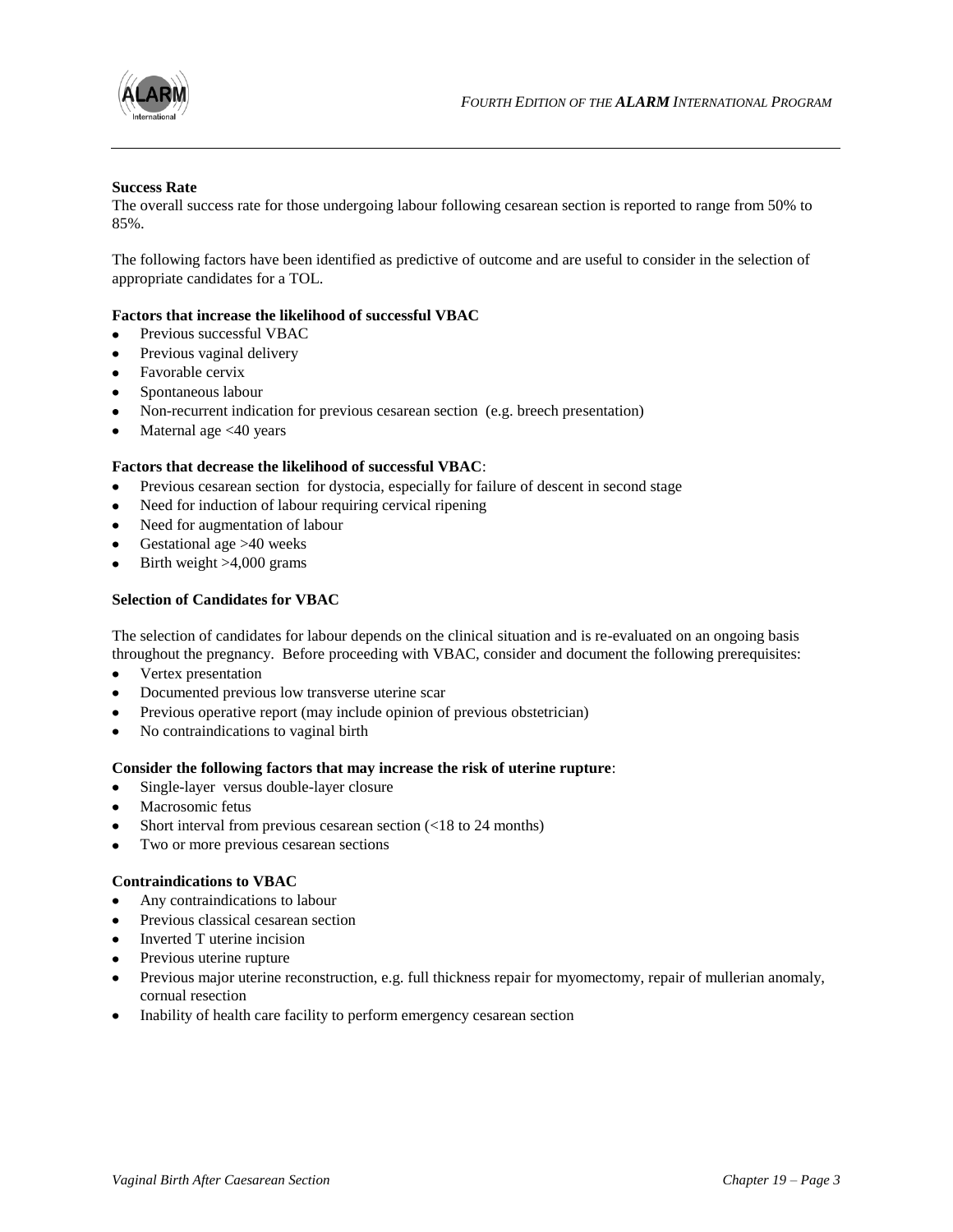

#### **Counselling**

- Discuss the risks of cesarean section, including effects on future pregnancies
- Encourage the woman to participate in decision making and respect her autonomy
- Document the full informed choice process including any counseling offered
- If considering induction of labour, carefully review the risks associated with each of the options
- Consider offering other printed sources of information

## **Neonatal Mortality and Morbidity**

Neonatal mortality and morbidity are primarily related to uterine rupture. The results of a number of studies are presented here, as some of the data are conflicting. Use of this information in discussions with women considering VBAC or repeat cesarean should assist them in making choices appropriate to their individual circumstances. VBAC should be discussed with women during prenatal care, early on in the pregnancy, and repeated closer to the expected date of delivery.

According to one meta-analysis, the perinatal mortality rate for the combined population of 47,682 women in developed countries with previous cesarean section delivery is 5.8 per 1,000 with TOL compared with 3.4 per 1,000 with elective repeated cesarean section. The odds ratio (OR) is 1.71 (confidence interval [CI] 1.28–2.28). The absolute difference between these figures is 2.4 per 1,000. Therefore, 417 elective cesarean sections would be necessary to prevent one death.

A recently published study of over 5 million live births and over 11,000 infant deaths, analyzes the neonatal mortality rates in all women with no indicated risk in the United States during the 4- year period from 1998 to 2001. The study reports a higher mortality rate (1.77 per 1,000 live births) in infants delivered by primary cesarean section than those who were born vaginally (0.62) (MacDorman et al., 2006).

Zweifler et al. (2006) studied 386,232 California residents who had previous cesareans. This study revealed similar mortality rates for newborns weighing ≥1,500 grams born via repeat cesarean delivery or as a result of attempted VBAC, successful or not. These data are similar both before and after the American College of Obstetricians and Gynecologists guidelines changed in 1999 advocating that VBAC take place only in institutions with the capability for immediate emergency response.

Landon et al. (2004) report on a prospective cohort observational study of 33,699 women at term that had previous cesarean deliveries during 1999 to 2002. Of the 15,801 women who underwent elective repeat cesarean without labour, none delivered infants with hypoxic-ischemic encephalopath, whereas 12 babies with this condition were born within the group of 17,898 women who attempted a TOL (*P*<0.001).

## **Risks of elective Repeat Cesarean Section Versus Trial of Labour**

In discussing risks, health care providers may find it helpful to provide some of the evidence that is available during discussions with women in the prenatal period. However, the evidence is conflicting and therefore must be used carefully. Landon et al. (2004) showed that the rates of thromboembolic disease are higher in women having elective repeat cesarean delivery versus TOL (0.04% versus 0.1%, OR 0.62, *P*=.32). The incidents of uterine infection was also higher in the TOL group (2.9% versus 1.8%, OR 1.62, *P*<.001). The need for transfusion was higher among the TOL group (1.7% versus 1.0%, OR 1.71, *P* <.001).

In contrast, the meta-analysis by Mozurkewich and Hutton showed that women having a TOL had approximately half the likelihood of needing a blood transfusion compared with those with an elective repeat cesarean section. They also found the incidence of hysterectomy to be about half for women having a TOL compared with an elective repeat cesarean section.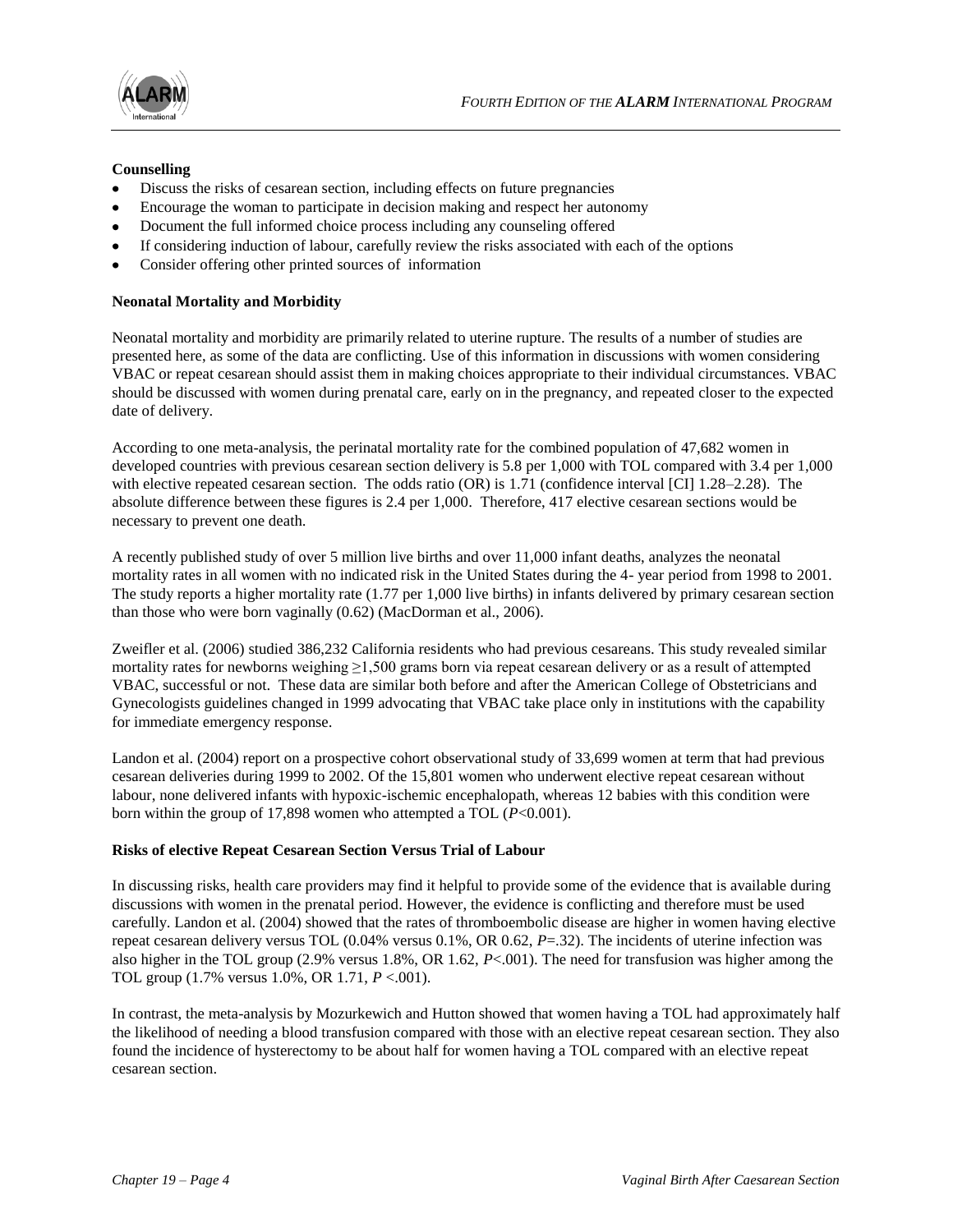

## **Risks of Cesarean Delivery Versus Vaginal Delivery**

Women making decisions about delivery mode will also want to consider the increased risks comparing overall cesarean section rates to vaginal births (including primiparous births). These include infection, hemorrhage, thromboembolism, damage to the bladder, and the increased rate of placenta previa in a subsequent pregnancy. For women with a history of multiple cesarean deliveries, a prospective observational study of approximately 18,000 women with prior cesareans by Landon et al. (2006) found that those with multiple cesareans were at no higher risk of uterine rupture than those with one previous cesarean birth. The rates of hysterectomy and transfusion were increased compared with women with one previous cesarean.

In a woman with a history of a uterine incision, determination of the wall thickness of the lower uterine segment may assist in determining the risk of attempting vaginal delivery. More clinical studies are required to evaluate the relationship between uterine thickness and the risk of uterine rupture before recommendations can be made about this practice.

## **Management of Labour for a Women Choosing VBAC**

The management of labour is similar to the management of a normal labour. Antepartum consultation with an obstetrician may be advisable, depending on the clinical situation and local practice.

- Careful observation of:
	- progress
	- fetal well-being
	- maternal well-being
- Epidurals, or other analgesia, may be used
- Electronic fetal monitoring is recommended because it is important marker of uterine rupture
- Routine IV not mandatory
- No need for restriction of activity (electronic fetal monitoring by telemetry can facilitate mobility while allowing continuous monitoring)

## **Induction and Augmentation**

Induction of labour requiring cervical ripening is associated with a lower rate of successful VBAC and an increase in the risk of uterine rupture, mainly in women with no prior vaginal delivery. Induction and augmentation of labour in women undergoing VBAC remain controversial and require caution. Macones and colleagues (Macones et al., 2005) reported on a case control study, retrospectively reviewing data from medical records of 11,299 women with repeat cesarean delivery and 12,535 women who attempted VBAC with one prior cesarean and 1171 women with more than one previous cesarean. The uterine rupture rate for women having a TOL was .98% (134 cases). Women who had induction or augmentation had a threefold increase risk of rupture above those with spontaneous labour. The authors used several methods to analyze the data, showing that the rate of uterine rupture was only increased when oxytocin and prostaglandins were both used. (PGE-2 was the only agent used in this study.) Birth weight ≥4,000 grams was not found to be associated with uterine rupture. Women with two or more previous cesareans had a higher rate of rupture compared with those with one previous cesarean, whereas those with a previous vaginal delivery had a lower rate than those without.

The prospective study by Landon et al. (2004) reported on 227 women who received prostaglandins (a variety including misoprostol) in labour, none of whom experienced uterine rupture.

- Use of oxytocin is not contraindicated but careful monitoring is recommended.
- Use of prostaglandins alone may be acceptable if used with caution and careful monitoring, although this practice remains controversial.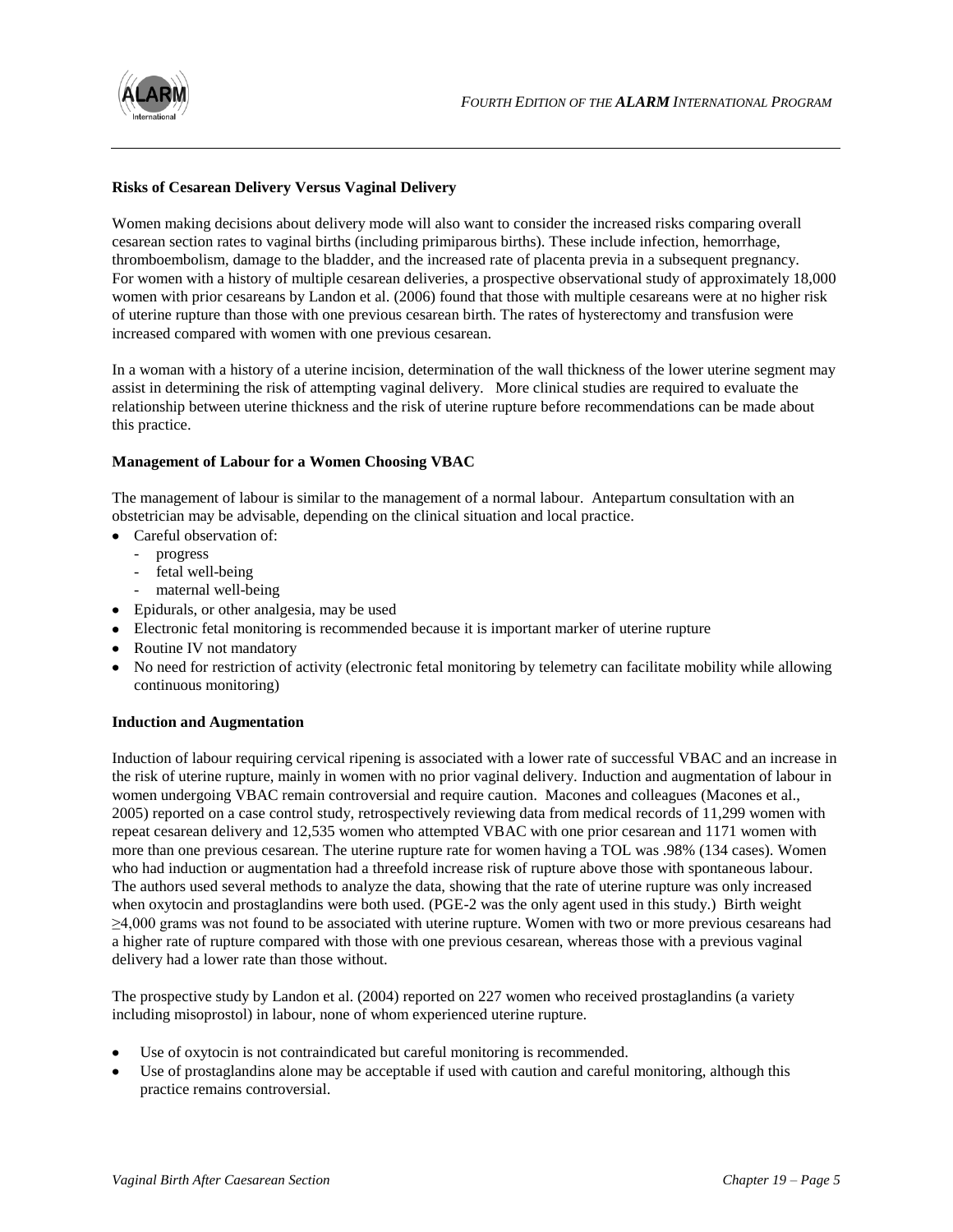

- Use of prostaglandins followed by oxytocin is contraindicated.
- Mechanical cervical ripening with a Foley catheter is an option.

All of these issues should be carefully considered and discussed with the woman before a management plan is finalized. Informed consent is essential before induction commences.

## **Hospital Requirements**

Every hospital offering obstetrical care and capable of providing an emergency cesarean section should be able to offer care for a woman attempting VBAC. This includes the availability of blood, access to an operating room, and neonatal resuscitation personnel. One study suggests that even in communities without immediate on-site access to cesarean delivery, VBAC may be a reasonable choice for women. Women attempting VBAC must be made aware of the available local resources, and options, including referral and transfer to other facilities for labour and/or delivery. Health care providers must be able to recognize the signs and symptoms of uterine scar rupture.

#### **Signs and Symptoms of Scar Rupture**

- Abnormal fetal heart tones
- Vaginal bleeding
- Hematuria
- Ease of fetal palpation
- Cessation of contractions
- Elevation of presenting part
- Scar pain
	- poor sensitivity and specificity
	- pain of rupture is seldom masked by epidural

#### **Summary**

The success rate for vaginal delivery is quite high. Attempted VBAC, successful or unsuccessful, carries a lower maternal morbidity and mortality rate than elective cesarean section. Induction may be attempted, but oxytocin augmentation should be used with caution in women who have a prolonged active phase of labour. While the incidence of uterine rupture is low, uterine rupture is a serious complication for both the woman and the infant. Health care providers need to carefully select candidates, provide good counseling, and carefully manage labour. For women who have had a previous cesarean section, it is very important to discuss both the risks of VBAC and those of cesarean section, including the effect that the mode of delivery will have on subsequent pregnancies. This is especially important in areas where women typically have many children.



- 1. Women should be fully involved in the decision-making process about the mode of delivery. Discussions should take place early in pregnancy and be re-visited closer to the expected date of delivery.
- 2. When assisting a woman during a VBAC, be vigilant with observations and assessments.
- 3. Document the fully informed choice process, including any counseling offered.